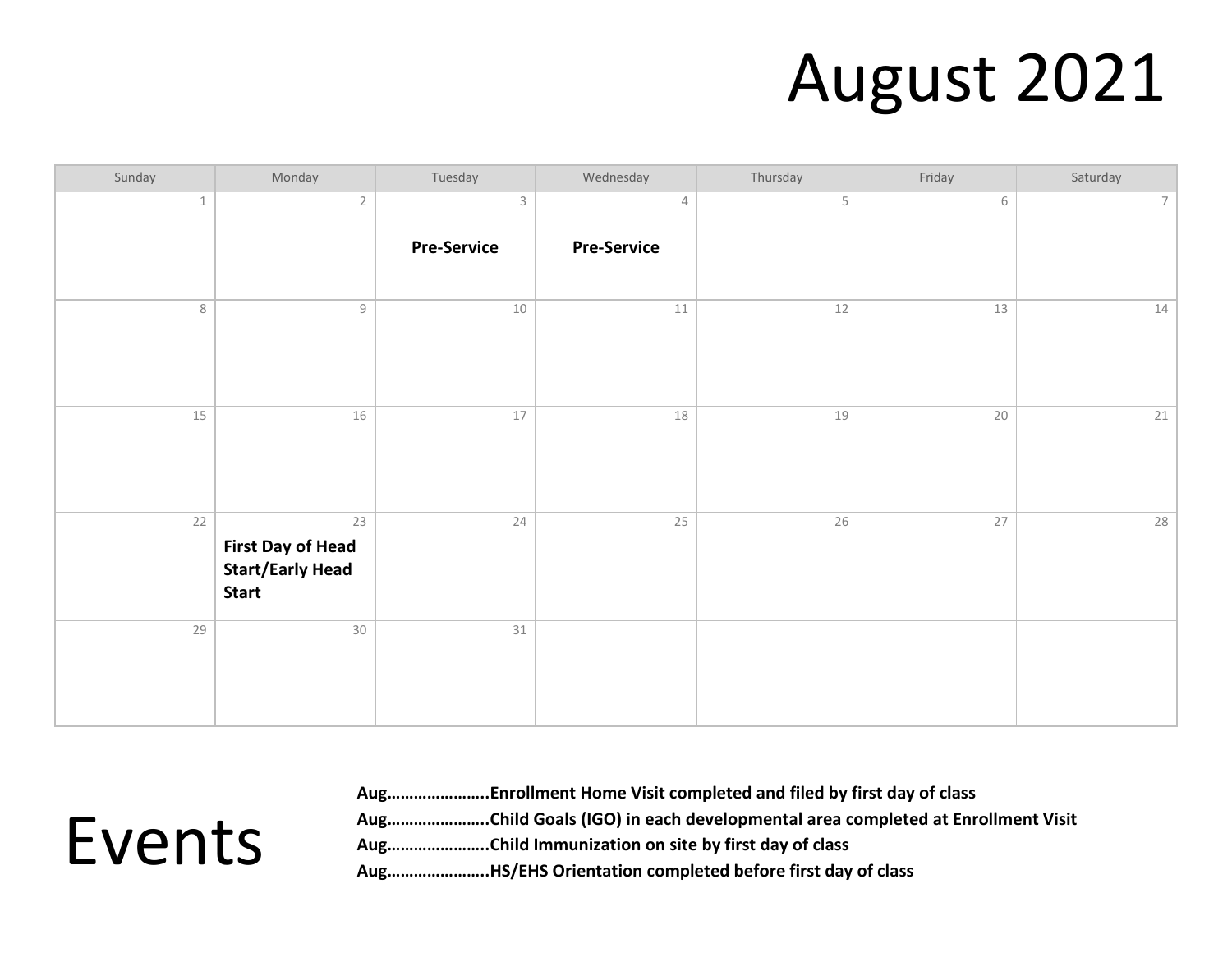## September 2021

| Sunday | Monday                                              | Tuesday        | Wednesday | Thursday        | Friday      | Saturday   |
|--------|-----------------------------------------------------|----------------|-----------|-----------------|-------------|------------|
|        |                                                     |                | $\,1\,$   | $\sqrt{2}$      | $\mathsf 3$ | $\sqrt{4}$ |
| 5      | $\,$ $\,$ $\,$<br><b>CLOSED</b><br><b>Labor Day</b> | $\overline{7}$ | $\,8\,$   | $\mathcal G$    | $10$        | $11\,$     |
| 12     | $13$                                                | $14\,$         | 15        | 16              | $17$        | $18\,$     |
| 19     | $20\,$                                              | 21             | 22        | $\overline{23}$ | 24          | 25         |
| 26     | $\overline{27}$                                     | 28             | 29        | $30\,$          |             |            |

Events

**Sept 6th …………………….Labor Day (Head Start Holiday Observed)**

**Sept 30th…………………….Bus evacuation drill completed and sent to Transportation Specialist**

**Sept 30th…………………….Heights and weights completed**

**Sept 30th…………………….Parent representative for Policy Council**

**Within 45 Days…………..Completed screenings/paperwork-Family Outcomes, Family Engagement Profile, Speech, Hearing, Vision, Brigance, Teacher Report Form/ASQ-SE**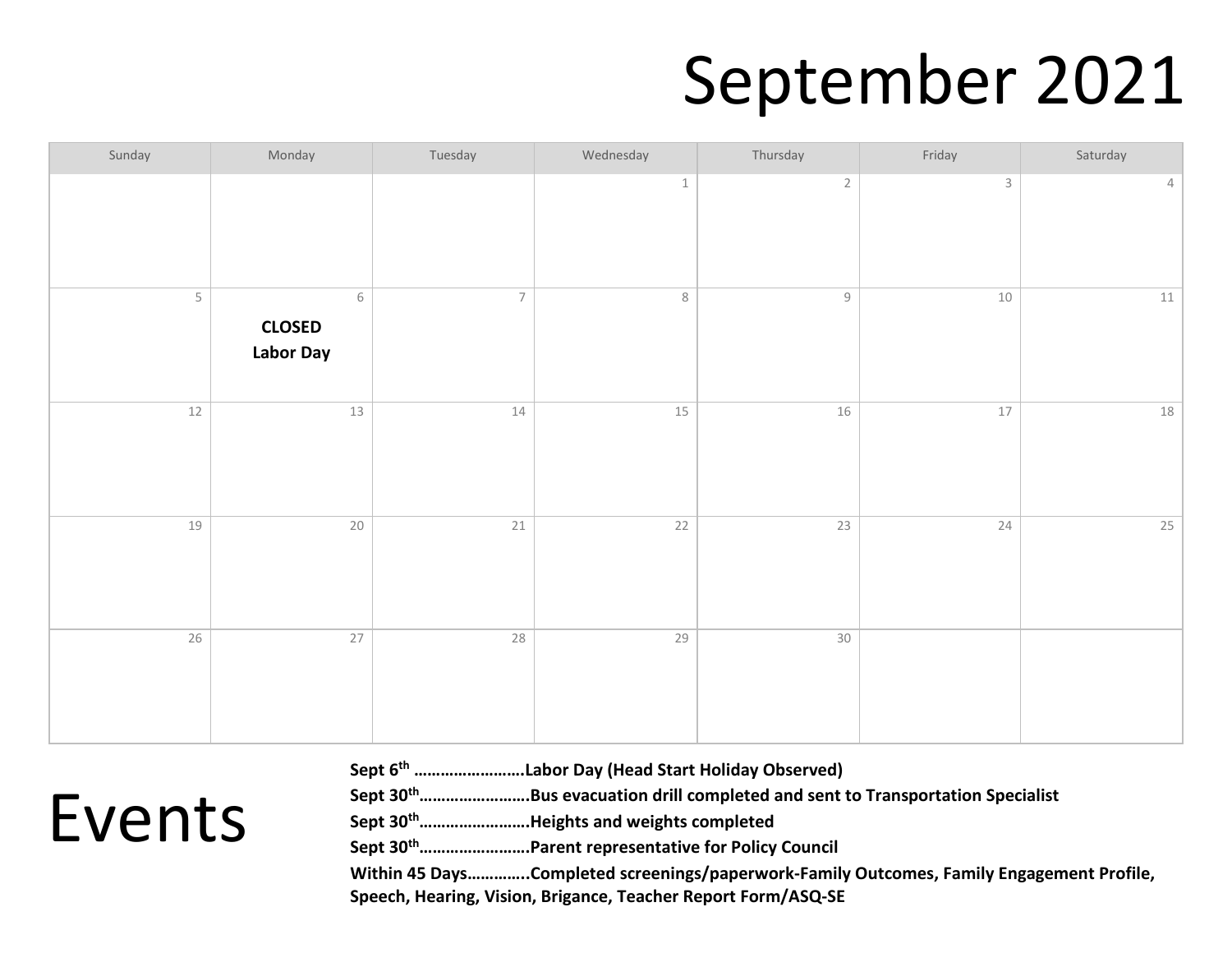## October 2021

| Sunday              | Monday                        | Tuesday     | Wednesday                 | Thursday       | Friday          | Saturday        |
|---------------------|-------------------------------|-------------|---------------------------|----------------|-----------------|-----------------|
|                     |                               |             |                           |                | $\mathbbm{1}$   | $2\overline{ }$ |
| $\mathsf 3$         | $\sqrt{4}$                    | $\mathsf S$ | $\,$ $\,$ $\,$<br>45 Days | $\overline{7}$ | $\,8\,$         | $\mathsf g$     |
| 10                  | $11\,$<br><b>Columbus Day</b> | $12$        | 13                        | $14$           | 15              | 16              |
| 17                  | $18\,$                        | 19          | 20                        | 21             | $\overline{22}$ | 23              |
| 24                  | 25                            | 26          | 27                        | 28             | 29              | 30              |
| $31\,$<br>Halloween |                               |             |                           |                |                 |                 |

**Oct 6th……………………………….45-Day screenings must be completed**

**Oct 6th……………………………….Teacher Report Form/ASQ-SE completed**

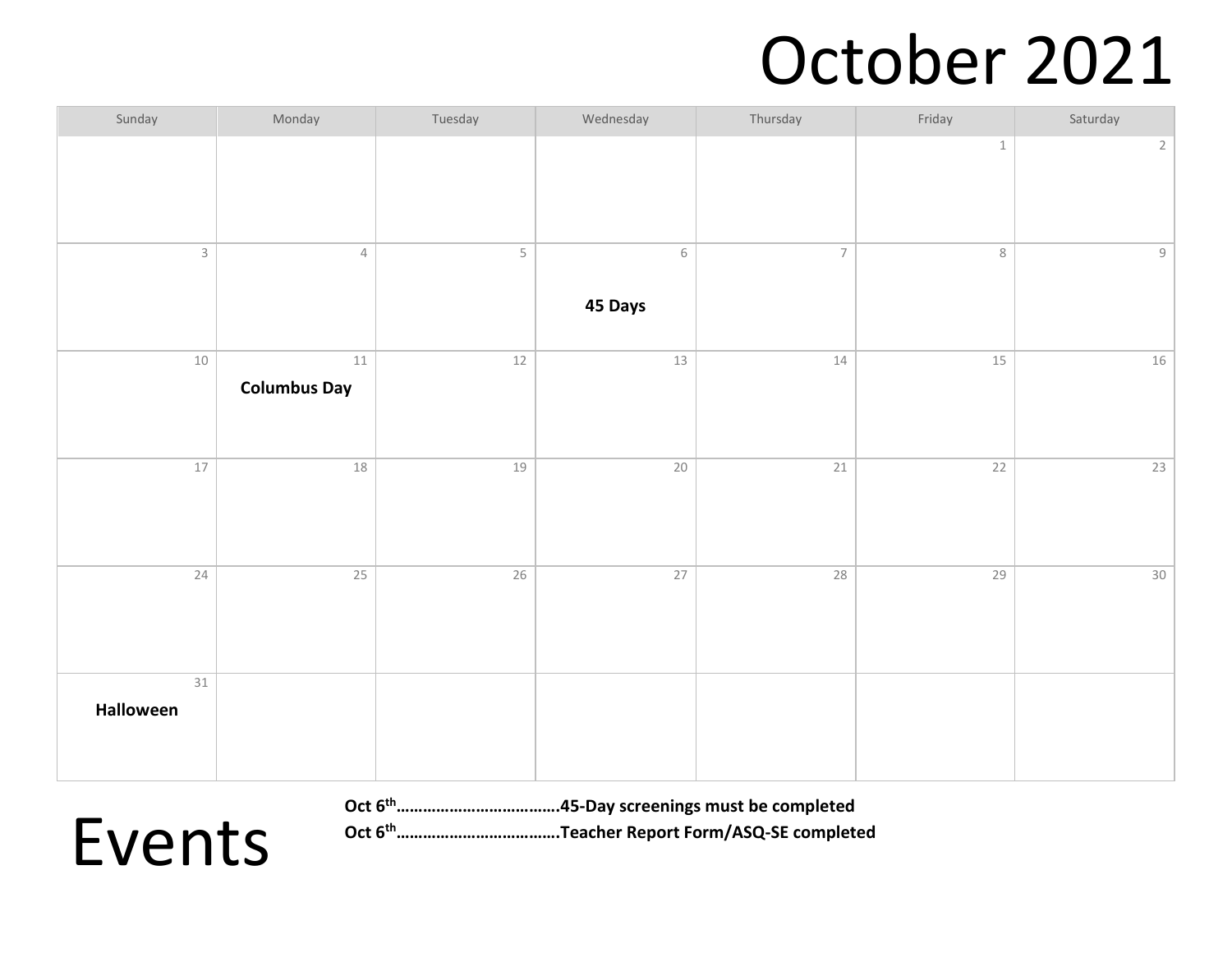#### November 2021

| Sunday                              | Monday      | Tuesday                                                   | Wednesday   | Thursday                                        | Friday                         | Saturday |
|-------------------------------------|-------------|-----------------------------------------------------------|-------------|-------------------------------------------------|--------------------------------|----------|
|                                     | $\mathbf 1$ | $\overline{2}$<br><b>Election Day</b>                     | $\mathsf 3$ | $\overline{4}$                                  | 5                              | 6        |
| $\overline{7}$<br>Day Light Savings | $\,8\,$     | $\mathcal{G}% _{M_{1},M_{2}}^{\alpha,\beta}(\varepsilon)$ | $10\,$      | $11\,$<br><b>CLOSED</b><br><b>Veteran's Day</b> | $12\,$                         | 13       |
| $14\,$                              | $15\,$      | 16<br><b>Fall TSG</b><br><b>Finalization</b>              | $17$        | 18                                              | 19                             | 20       |
| 21                                  | 22          | 23                                                        | 24          | 25<br><b>CLOSED</b><br><b>Thanksgiving</b>      | 26<br><b>CLOSED</b><br>Holiday | 27       |
| 28                                  | 29          | 30                                                        |             |                                                 |                                |          |

| Events |
|--------|
|--------|

| <b>Events</b> |  |
|---------------|--|
|               |  |
|               |  |
|               |  |
|               |  |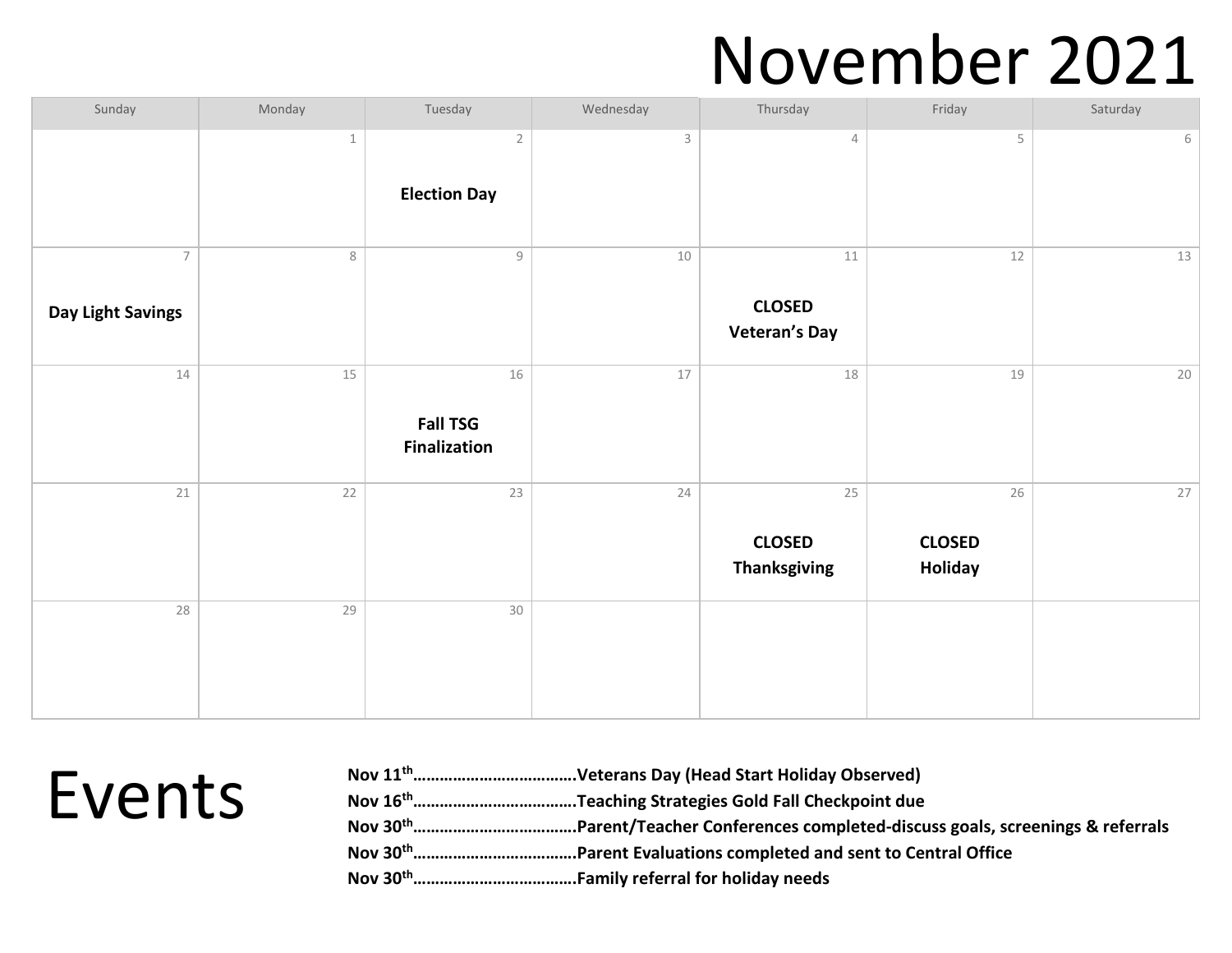#### December 2021

| Sunday | Monday                                                      | Tuesday        | Wednesday | Thursday     | Friday                                               | Saturday               |
|--------|-------------------------------------------------------------|----------------|-----------|--------------|------------------------------------------------------|------------------------|
|        |                                                             |                | $\,1\,$   | $\sqrt{2}$   | $\mathsf 3$                                          | $\overline{4}$         |
| 5      | $\,$ $\,$ $\,$                                              | $\overline{7}$ | $\,8\,$   | $\mathcal G$ | 10                                                   | $11\,$                 |
| $12\,$ | $13\,$                                                      | 14             | 15        | 16           | $17$                                                 | $18\,$                 |
| 19     | $20\,$                                                      | $21\,$         | 22        | 23           | 24<br><b>CLOSED</b><br><b>Christmas Eve</b>          | 25<br><b>Christmas</b> |
| 26     | 27<br><b>CLOSED</b><br><b>Christmas Holiday</b><br>Observed | 28             | 29        | 30           | 31<br><b>CLOSED</b><br><b>New Year's</b><br>Observed |                        |

| Dec 20 <sup>th</sup> First Transition Meeting completed and sent to Central Office |
|------------------------------------------------------------------------------------|
|                                                                                    |
| Dec 24 <sup>th</sup> -25 <sup>th</sup> Christmas (Head Start Holiday Observed)     |
|                                                                                    |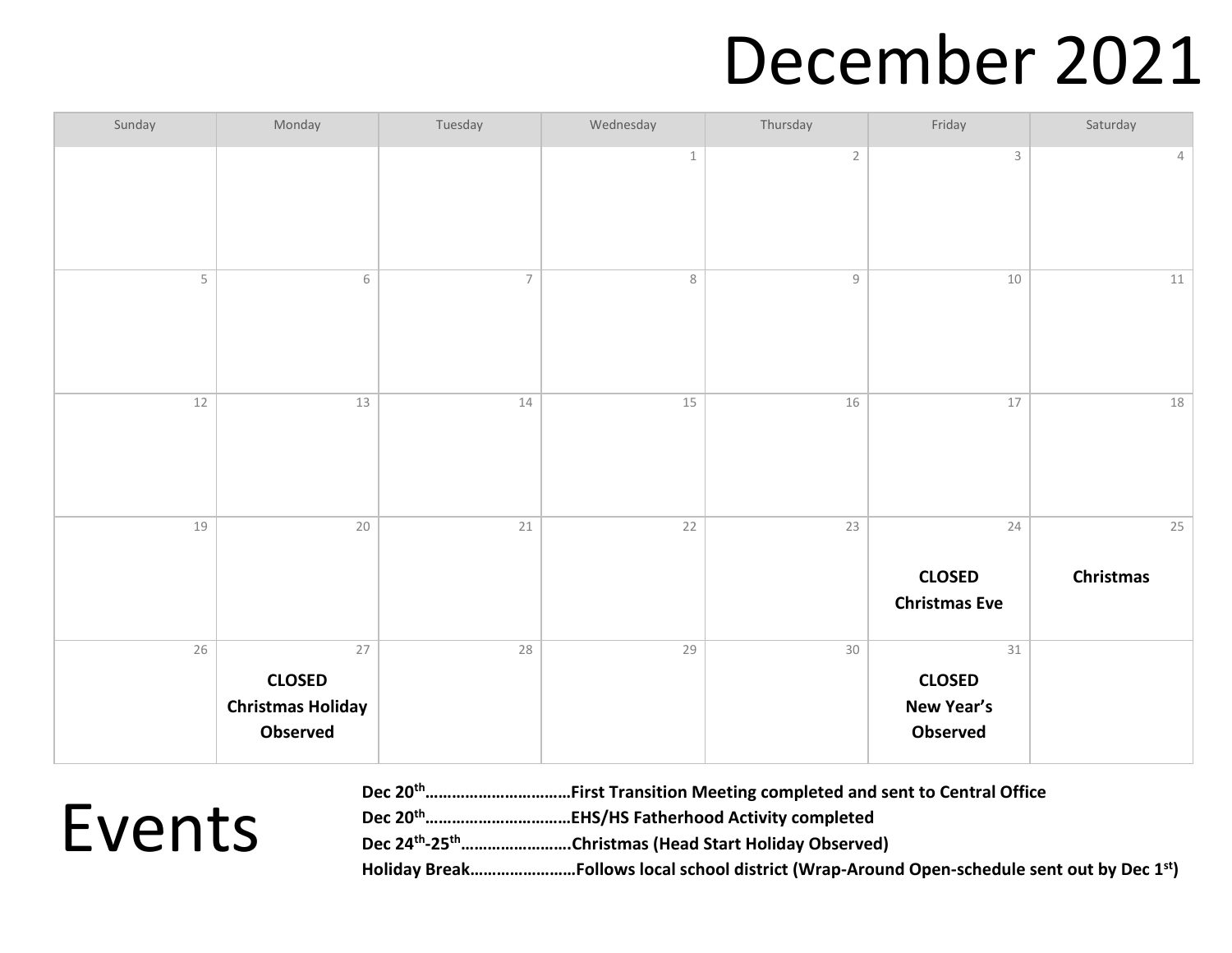## January 2022

| Sunday         | Monday      | Tuesday    | Wednesday   | Thursday       | Friday            | Saturday              |
|----------------|-------------|------------|-------------|----------------|-------------------|-----------------------|
|                |             |            |             |                |                   | $\mathbf 1$           |
|                |             |            |             |                |                   | <b>New Year's Day</b> |
|                |             |            |             |                |                   |                       |
| $\sqrt{2}$     | $\mathsf 3$ | $\sqrt{4}$ | $\mathsf S$ | $\,$ $\,$ $\,$ | $\overline{7}$    | $\,8\,$               |
|                |             |            |             |                |                   |                       |
|                |             |            |             |                |                   |                       |
|                |             |            |             |                |                   |                       |
| $\overline{9}$ | $10$        | $11$       | $12$        | $13$           | $14\,$            | $15\,$                |
|                |             |            |             |                |                   |                       |
|                |             |            |             |                |                   |                       |
| 16             | $17\,$      | 18         | 19          | 20             | 21                | 22                    |
|                |             |            |             |                |                   |                       |
|                |             |            |             |                |                   |                       |
|                |             |            |             |                |                   |                       |
| 23             | 24          | 25         | 26          | $27\,$         | 28                | 29                    |
|                |             |            |             |                | <b>In-Service</b> |                       |
|                |             |            |             |                | (tentative)       |                       |
| 30             | $31\,$      |            |             |                |                   |                       |
|                |             |            |             |                |                   |                       |
|                |             |            |             |                |                   |                       |
|                |             |            |             |                |                   |                       |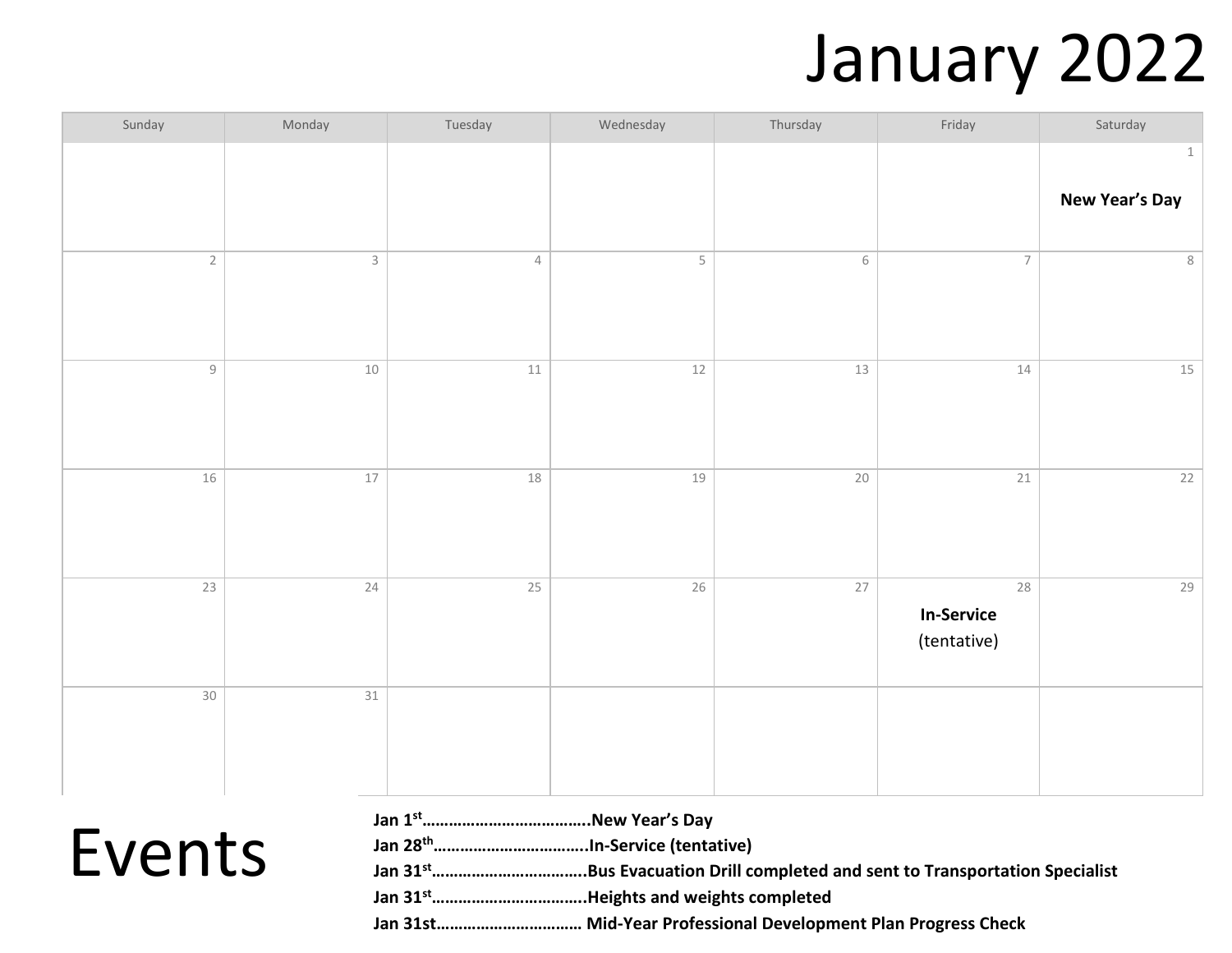## February 2022

| Sunday         | Monday                                        | Tuesday                                        | Wednesday                                                 | Thursday     | Friday         | Saturday       |
|----------------|-----------------------------------------------|------------------------------------------------|-----------------------------------------------------------|--------------|----------------|----------------|
|                |                                               | $\mathbf{1}$                                   | $\overline{2}$                                            | $\mathsf{3}$ | $\overline{4}$ | 5 <sup>1</sup> |
| $\,$ $\,$ $\,$ | $\overline{\phantom{a}}$                      | $\,8\,$                                        | $\mathcal{G}% _{M_{1},M_{2}}^{\alpha,\beta}(\varepsilon)$ | $10\,$       | $11\,$         | 12             |
| 13             | 14<br><b>Valentine's Day</b>                  | 15                                             | 16                                                        | $17\,$       | 18             | 19             |
| $20\,$         | 21<br><b>CLOSED</b><br><b>President's Day</b> | 22<br><b>Winter TSG</b><br><b>Finalization</b> | 23                                                        | 24           | 25             | 26             |
| 27             | 28                                            |                                                |                                                           |              |                |                |

Events

**Feb 21st………………………..President's Day (Head Start Holiday Observed) Feb 22nd……………………….Teaching Strategies Gold Winter Finalization due Feb 28th……………………….EHS Brigance Screenings**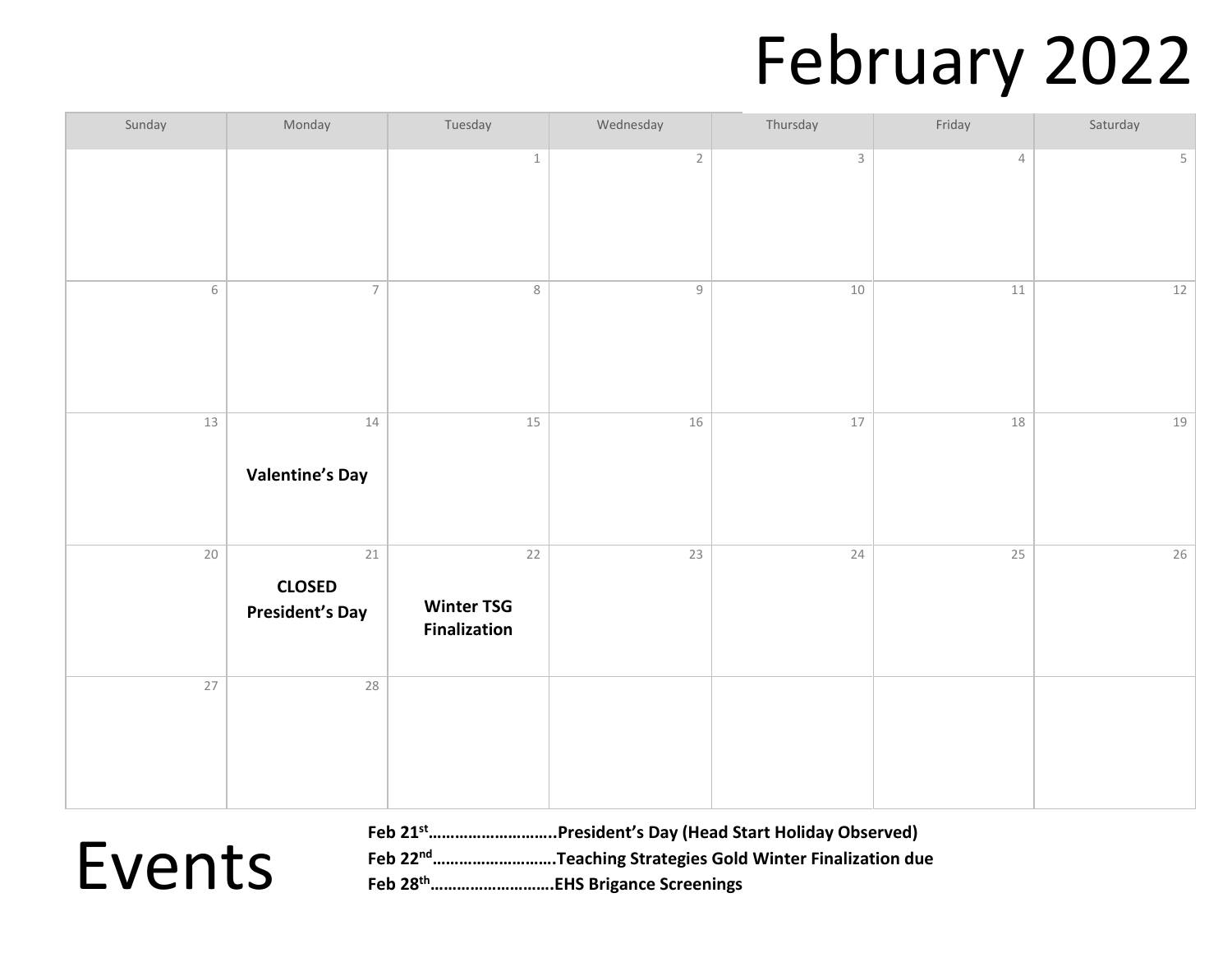## March 2022

| Sunday                                       | Monday                   | Tuesday         | Wednesday                                                 | Thursday                    | Friday | Saturday |
|----------------------------------------------|--------------------------|-----------------|-----------------------------------------------------------|-----------------------------|--------|----------|
|                                              |                          | $\,1\,$         | $\sqrt{2}$                                                | $\mathsf{3}$                | 4      | 5        |
| $\,$ $\,$ $\,$                               | $\overline{\phantom{a}}$ | $\,8\,$         | $\mathcal{G}% _{M_{1},M_{2}}^{\alpha,\beta}(\varepsilon)$ | $10\,$                      | $11\,$ | $12\,$   |
| 13<br><b>Daylight Savings</b><br><b>Time</b> | $14\,$                   | 15              | 16                                                        | $17\,$<br>St. Patrick's Day | 18     | 19       |
| $\overline{20}$                              | 21                       | $\overline{22}$ | $\overline{23}$                                           | 24                          | 25     | 26       |
| $\overline{27}$                              | $28\,$                   | 29              | $30\,$                                                    | $31\,$                      |        |          |

| Events |
|--------|
|--------|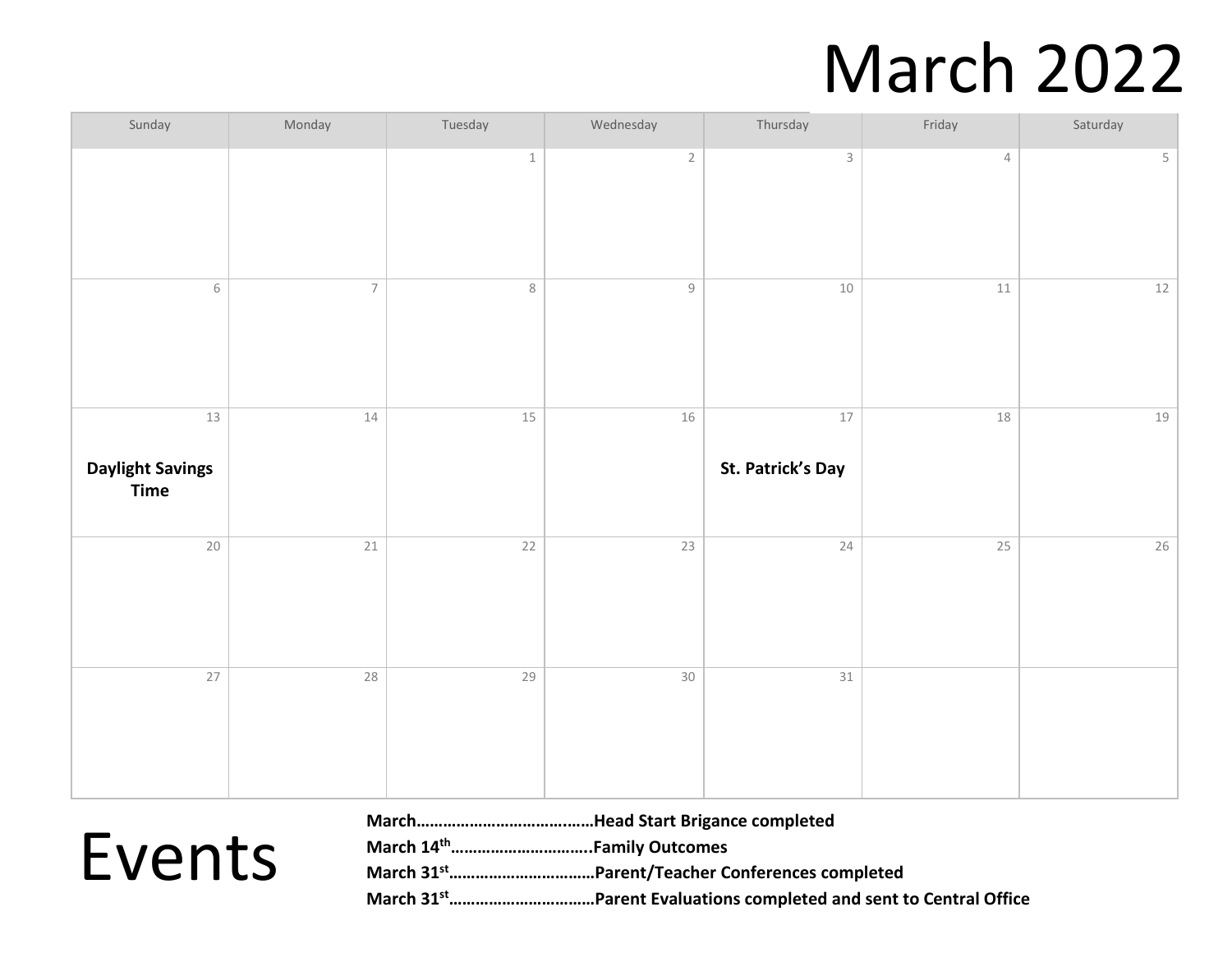## April 2022

| Sunday                  | Monday     | Tuesday                 | Wednesday       | Thursday        | Friday                                       | Saturday       |
|-------------------------|------------|-------------------------|-----------------|-----------------|----------------------------------------------|----------------|
|                         |            |                         |                 |                 | $\,1\,$                                      | $\overline{2}$ |
| $\overline{\mathbf{3}}$ | $\sqrt{4}$ | $\overline{\mathsf{5}}$ | $\,$ $\,$ $\,$  | $\overline{7}$  | $\,$ 8 $\,$                                  | $\mathsf g$    |
| $10\,$                  | $11\,$     | $12\,$                  | 13              | $14\,$          | $15$<br><b>Tax Day</b><br><b>Good Friday</b> | 16             |
| $17$<br>Easter          | 18         | $19$                    | $\overline{20}$ | $\overline{21}$ | $\overline{22}$                              | 23             |
| 24                      | $25$       | $\overline{26}$         | 27              | $28$            | 29                                           | $30\,$         |

| April 30 <sup>th</sup> Bus Evacuation Drill completed and sent to Transportation Specialist |
|---------------------------------------------------------------------------------------------|
| April 30 <sup>th</sup> HS Fatherhood Activity completed and written up                      |
| April 30 <sup>th</sup> EHS Parent/Teacher Conference completed                              |
| April 30 <sup>th</sup> Transition Meeting completed and sent to Central Office              |
| April 30 <sup>th</sup> Parent Meeting/Family Activity Completed and sent to Central Office  |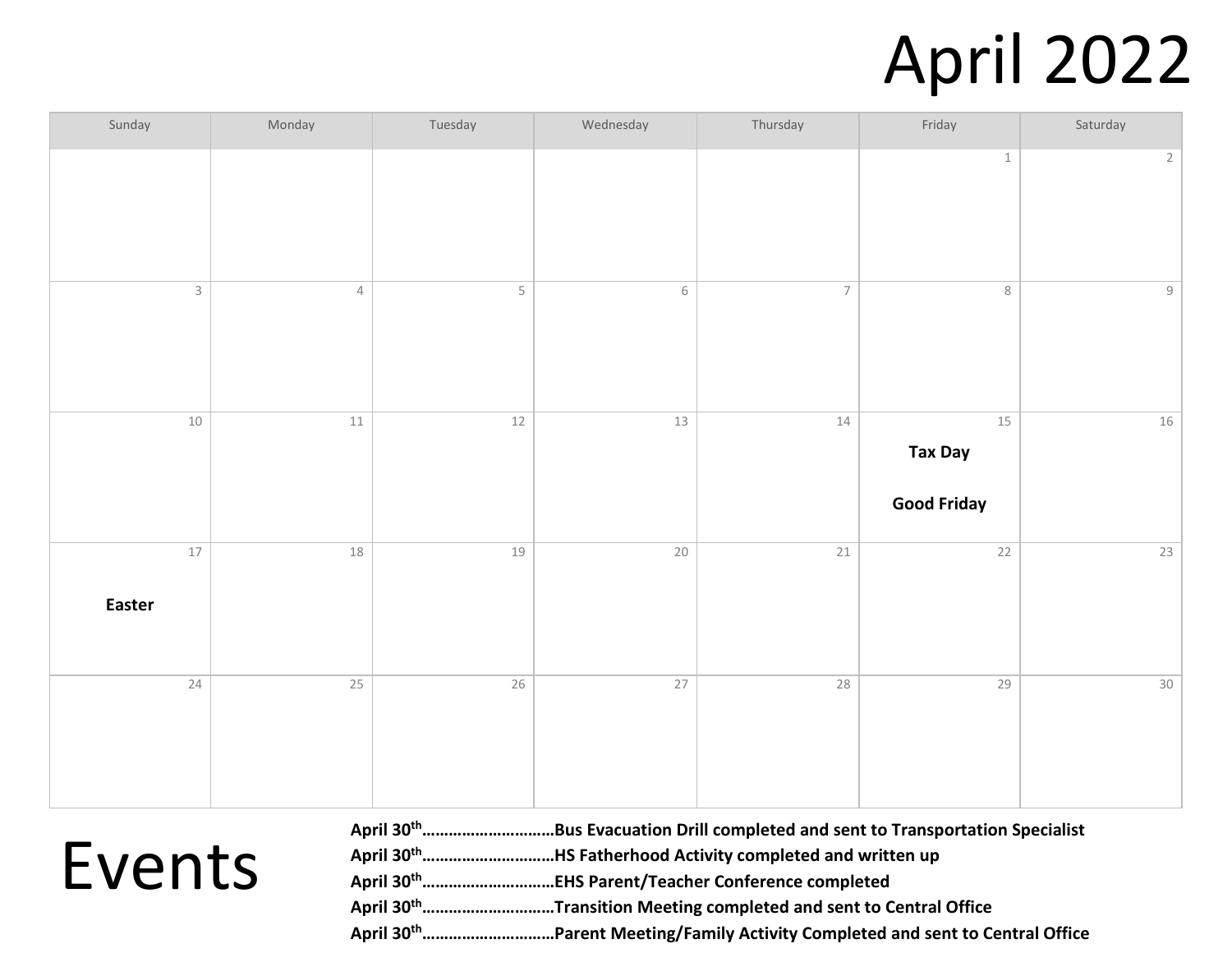## May 2022

| Sunday                   | Monday                                                    | Tuesday                                        | Wednesday  | Thursday                     | Friday                                                            | Saturday        |
|--------------------------|-----------------------------------------------------------|------------------------------------------------|------------|------------------------------|-------------------------------------------------------------------|-----------------|
| $\,1\,$                  | $\sqrt{2}$                                                | $\ensuremath{\mathsf{3}}$                      | $\sqrt{4}$ | $\mathsf S$<br>Cinco de Mayo | $\,$ $\,$ $\,$                                                    | $7\overline{ }$ |
| 8<br><b>Mother's Day</b> | $\mathcal{G}% _{M_{1},M_{2}}^{\alpha,\beta}(\varepsilon)$ | $10\,$                                         | $11\,$     | 12                           | 13                                                                | 14              |
| 15                       | 16                                                        | $17\,$                                         | 18         | 19                           | $20\,$<br><b>Last Day for Head</b><br><b>Start</b><br>(tentative) | 21              |
| $22$                     | 23                                                        | 24<br><b>Spring TSG</b><br><b>Finalization</b> | 25         | 26                           | $27\,$                                                            | 28              |
| 29                       | 30<br><b>CLOSED</b><br><b>Memorial Day</b>                | $31\,$                                         |            |                              |                                                                   |                 |

**May……………………Family Outcomes, Family Engagement Profile completed by End of Year Home Visit**

**May……………………HS Brigance completed**

**May 24th…………….Teaching Strategies Gold Spring Checkpoint due**

**May 30th…………….Memorial Day (Head Start Holiday Observed)**

**May 31st…………….Teacher Report Form completed**

**May 31st…………….End of Year Home Visit completed and everything filed before last day of class**

**May 31st…………….EHS Fatherhood Activity completed and written up**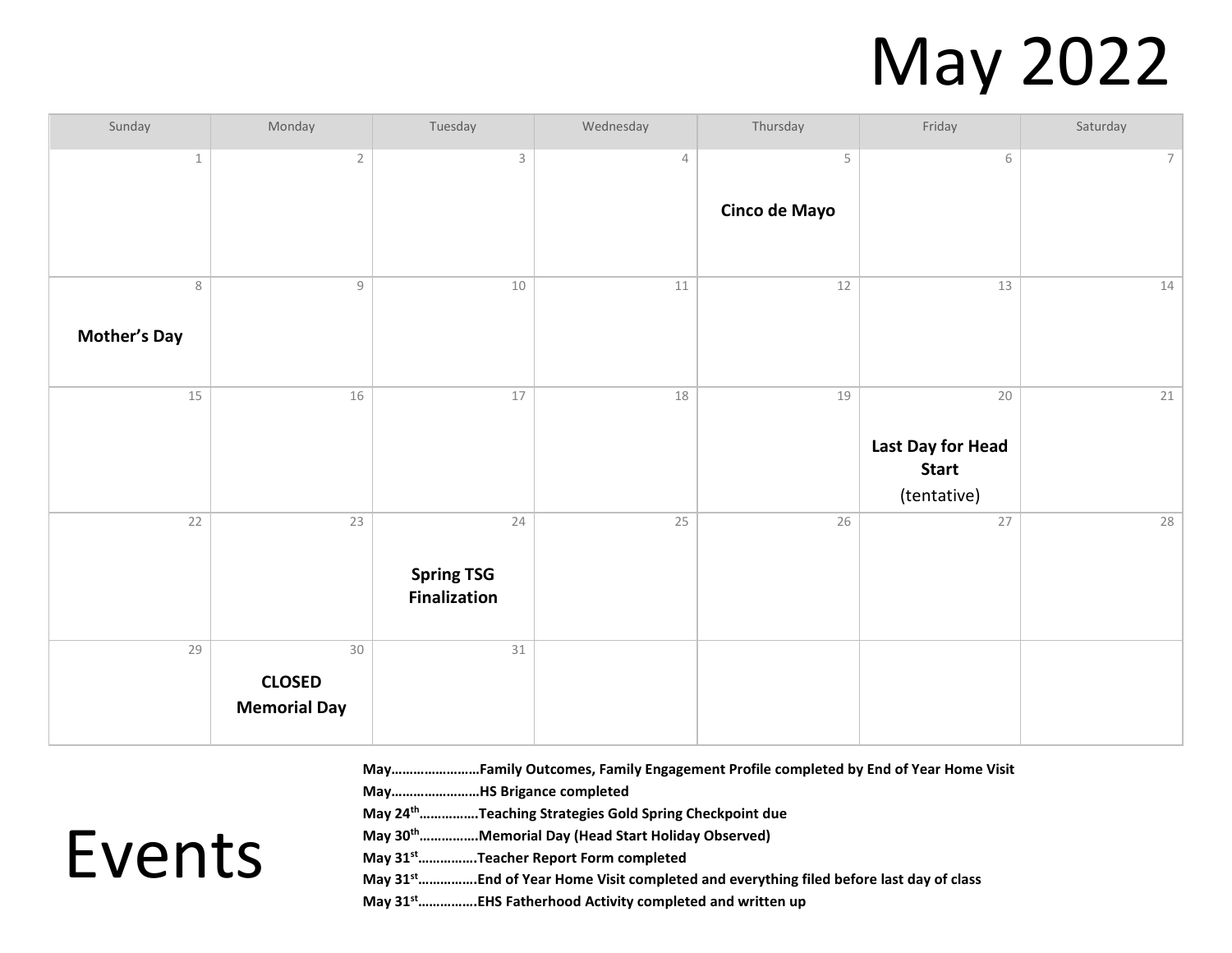#### June 2022

| Sunday                      | Monday         | Tuesday                  | Wednesday       | Thursday                                                  | Friday      | Saturday       |
|-----------------------------|----------------|--------------------------|-----------------|-----------------------------------------------------------|-------------|----------------|
|                             |                |                          | $\,1\,$         | $\sqrt{2}$                                                | $\mathsf 3$ | $\overline{4}$ |
| 5                           | $\,$ $\,$ $\,$ | $\overline{\mathcal{I}}$ | $\,8\,$         | $\mathcal{G}% _{M_{1},M_{2}}^{\alpha,\beta}(\varepsilon)$ | $10\,$      | 11             |
| $12$                        | $13$           | $14$                     | $15$            | $16$                                                      | $17$        | $18\,$         |
| $19$<br><b>Father's Day</b> | $20$           | $\overline{21}$          | $\overline{22}$ | $23$                                                      | 24          | 25             |
| 26                          | $27$           | $28\,$                   | 29              | $30\,$                                                    |             |                |

**June 29th………………………EHS Brigance Screening and ASQ-SE completed**